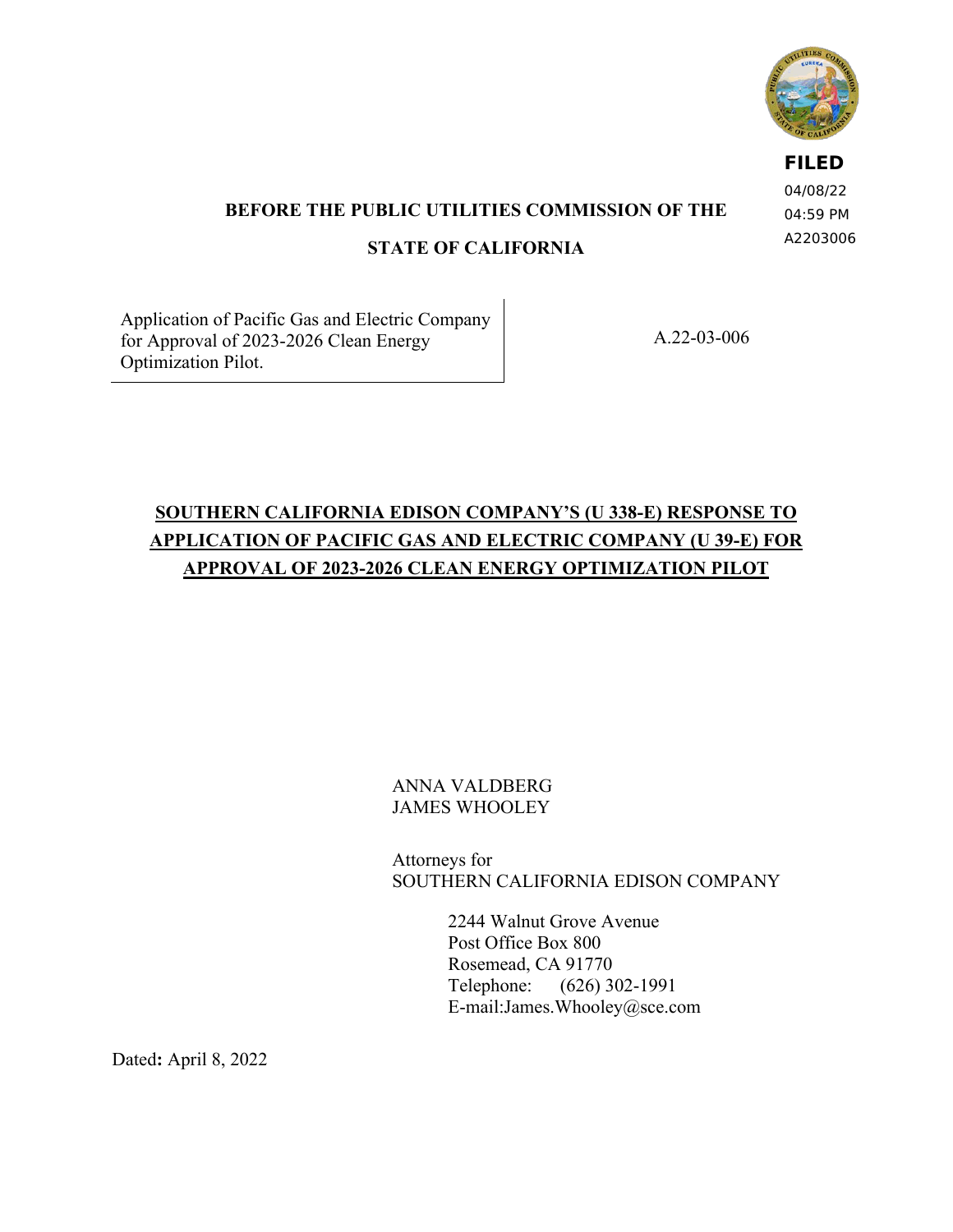#### **BEFORE THE PUBLIC UTILITIES COMMISSION OF THE**

#### **STATE OF CALIFORNIA**

Application of Pacific Gas and Electric Company for Approval of 2023-2026 Clean Energy Optimization Pilot.

A.22-03-006

## **SOUTHERN CALIFORNIA EDISON COMPANY'S (U 338-E) RESPONSE TO APPLICATION OF PACIFIC GAS AND ELECTRIC COMPANY (U 39-E) FOR APPROVAL OF 2023-2026 CLEAN ENERGY OPTIMIZATION PILOT**

Pursuant to Rule 2.6 of the Rules of Practice and Procedure of the California Public Utilities Commission (CPUC or Commission), Southern California Edison Company (SCE) respectfully submits this Response to the application of Pacific Gas and Electric Company [PG&E] for Approval of 2023-2026 Clean Energy Optimization Pilot [CEOP], dated March 4, 2022 (the Application). Pursuant to Rule  $1.4(a)(2)$ , the filing of this Response confers party status on SCE, enabling its participation in this proceeding.

#### **I.**

#### **INTRODUCTION**

PG&E requests approval to administer the CEOP in the years 2023 through 2026. Along the lines of an SCE pilot program approved by the Commission in Decision (D.) 19-04-010 (the SCE Pilot), PG&E's proposed CEOP is intended to encourage customers to reduce greenhouse gas (GHG) emissions through on-site measures. As background, the SCE Pilot is designed to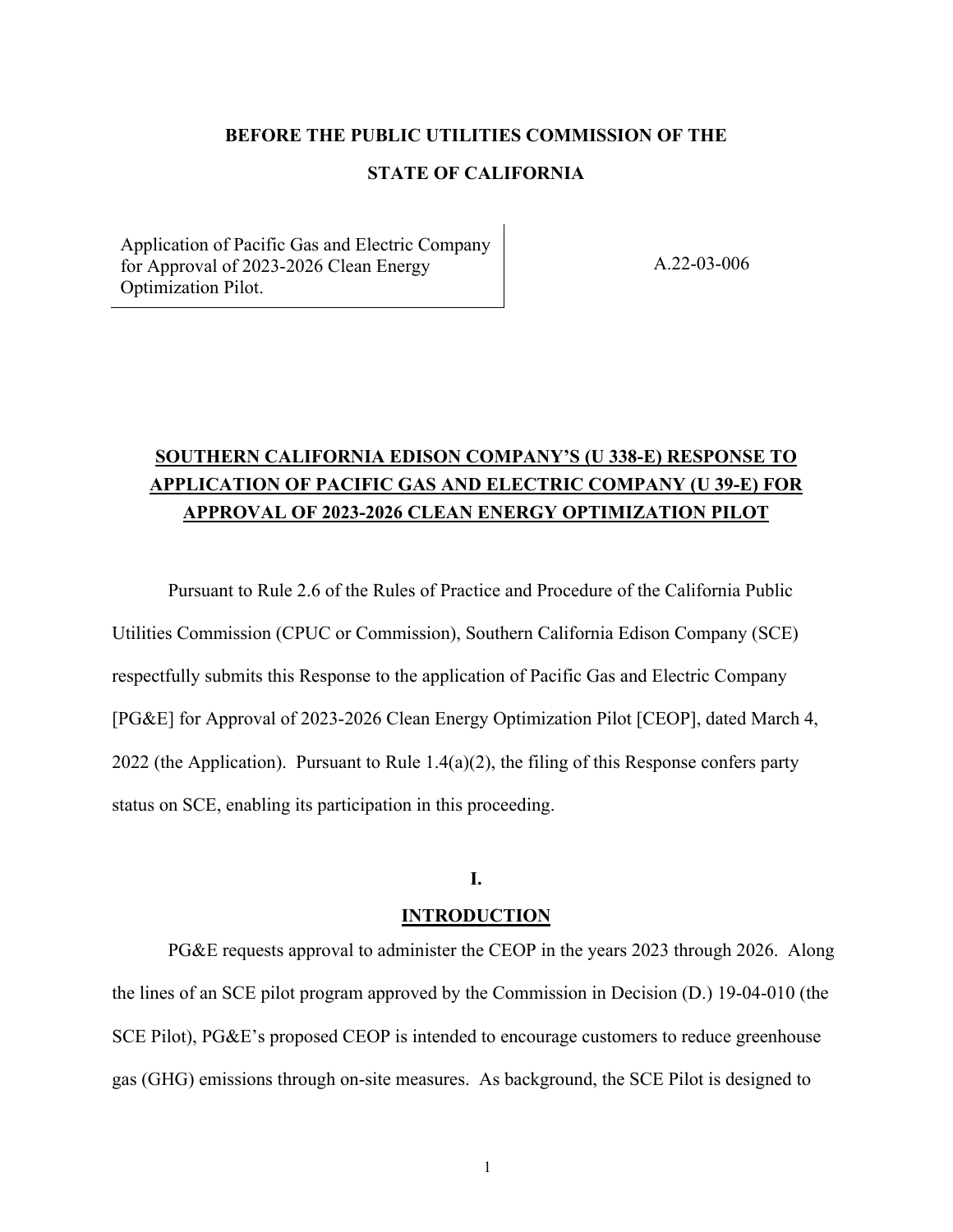incentivize University of California (UC) and California State University (CSU) campuses (collectively, the SCE Pilot Participants) to reduce GHG emissions through performance payments calculated based on electric and gas meter data at seven participating campuses. The Commission authorized \$20.4 million to cover administrative costs and performance payouts over the four-year term of the SCE Pilot. SCE executed contracts with the SCE Pilot Participants to begin the SCE Pilot in July 2019 and the pilot initially proceeded as scheduled. However, due to the COVID-19 pandemic, on August 17, 2020, SCE filed a Petition for Modification (PFM) of D.19-04-010 that included amended settlement terms relating to the use of campus facilities, including changes to the baseline and performance period. On November 19, 2020, the Commission issued D.20-11-030, granting SCE's PFM. The SCE Pilot is in its second year (October 2021-September 2022). Thus far, SCE Pilot Participants have achieved more than 56,000 lifetime metric tons of GHG reduced and earned more than \$4.6 million in performance payments.

PG&E's proposed CEOP similarly would be available to UC and CSU campuses, and would provide incentives on a pay-for-performance basis for long-term GHG reductions, which would be calculated based on meter and other data. PG&E's Application also requests that the Commission consider a policy track to develop design recommendations for a long-term GHG reduction program that could be implemented after the proposed CEOP has concluded.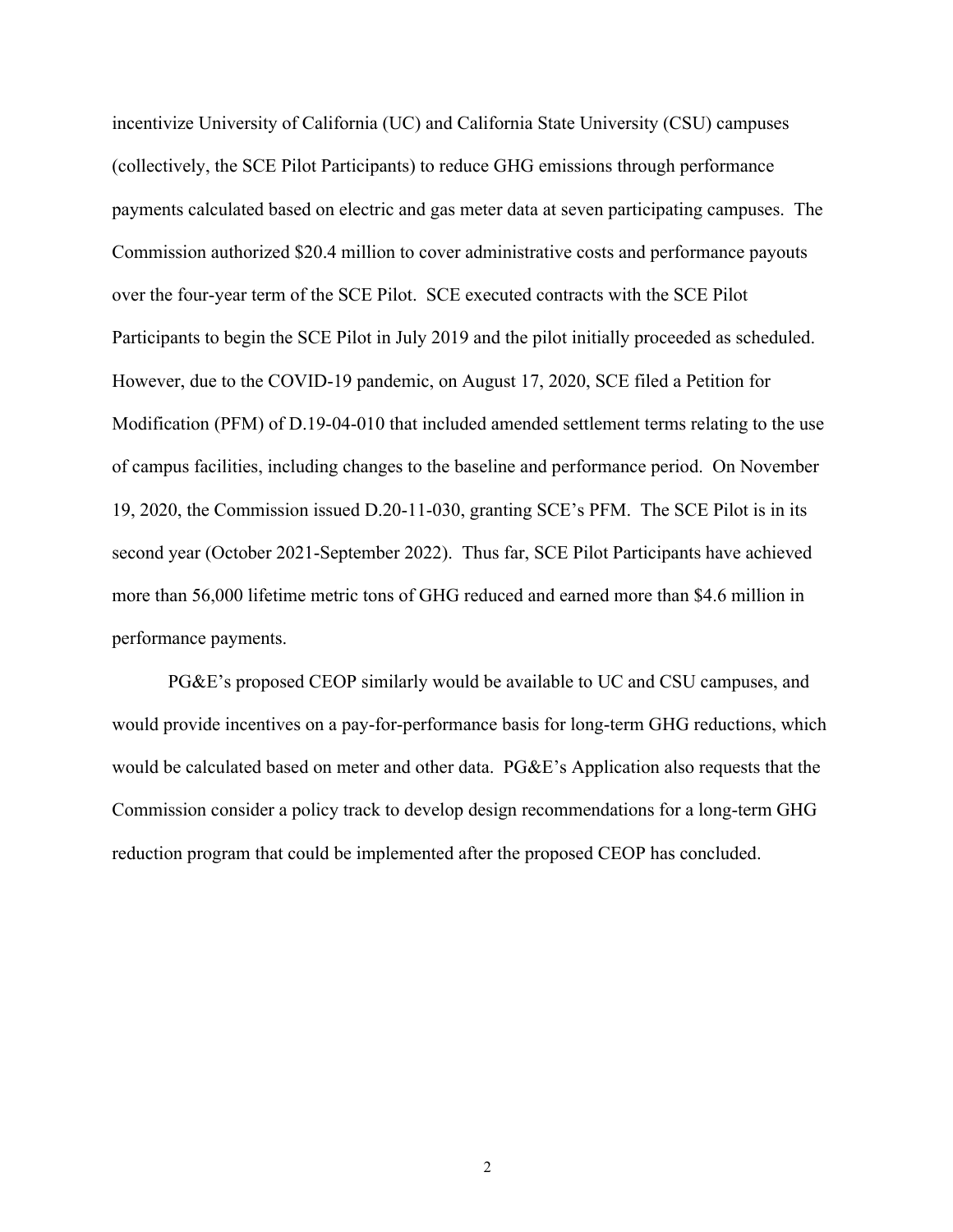#### **II.**

#### **DISCUSSION**

#### **A. SCE Supports PG&E's Application**

PG&E's proposed CEOP aligns with California's overall clean energy objectives. As stated in SCE's November 2019 whitepaper, *Pathway 2045 - Update to the Clean Power and Electrification Pathway* (Pathway 2045)*,* 1 "decarbonization is achieved through powering 100% of retail sales with carbon-free electricity, electrifying transportation and buildings, and using low-carbon fuels for technologies that are not viable for electrification."2 Because customer adoption of clean energy technologies plays a key role in decarbonization, SCE supports PG&E's approach, through the proposed CEOP, of establishing carbon as the currency to provide financial incentives for beneficial climate action. The CEOP would allow customers to pursue clean energy technologies that are most appropriate for their needs with a simplified model, while protecting all customers through a pay-for-performance approach. Subject to SCE's proposed minor modification of the CEOP reporting schedule (discussed below) to allow for lessons learned from the SCE Pilot, SCE supports the elements of PG&E's proposed CEOP (pilot design, timeline, payment structure, evaluation and reporting plan) and urges the Commission to approve that pilot.

 $\frac{1}{2}$  Available at https://www.edison.com/home/our-perspective/pathway-2045.html?msclkid=e7c4c014b5cc11ecaeeb9047f8755426.

<sup>2</sup> *Id*., p. 1.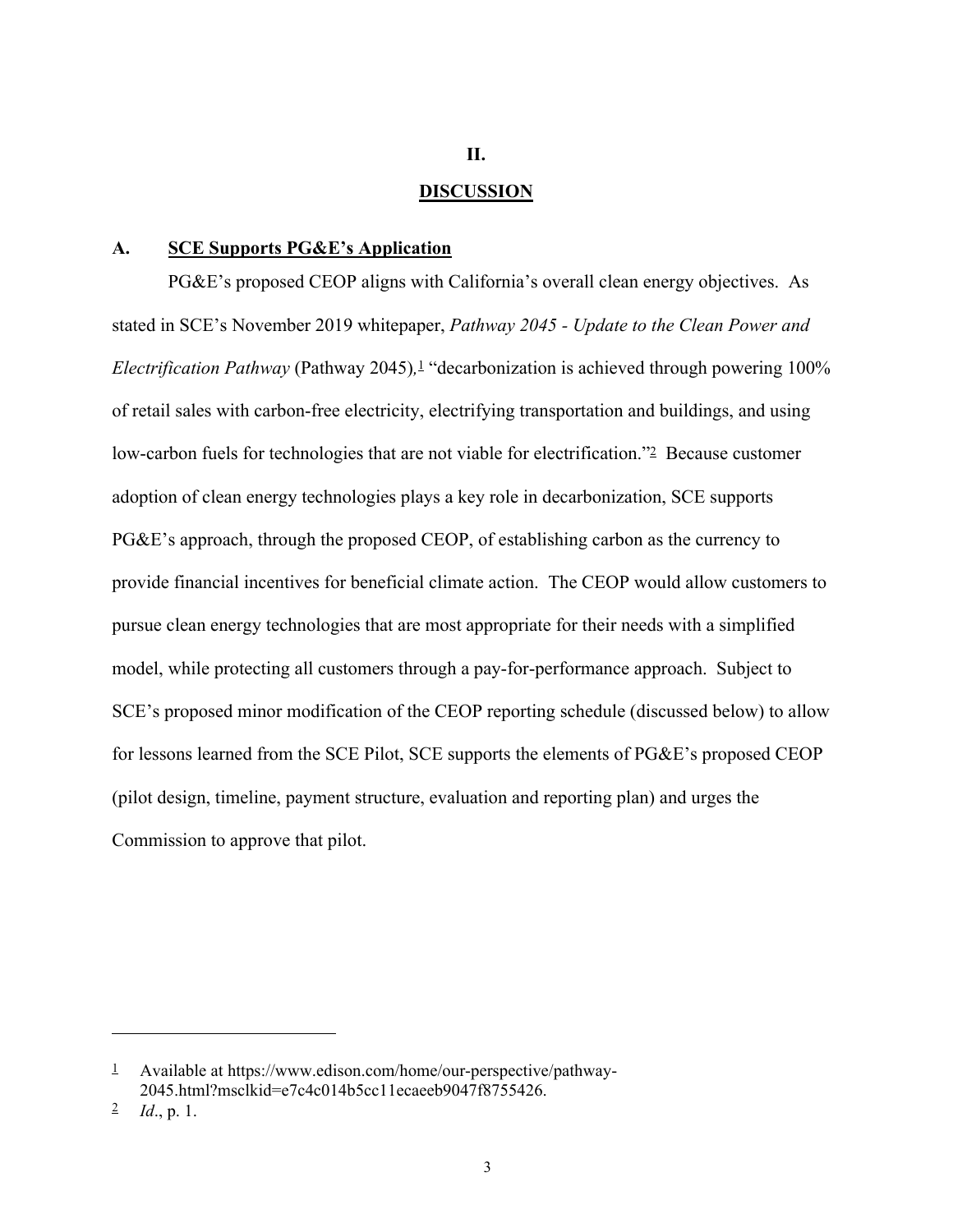# **B. SCE Supports PG&E's Proposal to Establish a Policy Track to Discuss Long-Term Approaches**

SCE also supports PG&E's request that the Commission consider a policy track to formulate recommendations for what a long-term, steady-state GHG reduction program could look like in California.<sup>3</sup> Policies and plans developed through this policy track would serve as a vehicle for determining how clean energy customer programs, including demand-side management programs, could be holistically implemented and measured based on GHGreductions. SCE believes that this type of comprehensive approach would allow the Commission and the utilities to more effectively help the State to achieve its clean energy goals. If the Commission does not take up this policy issue here, SCE recommends that the Commission address it in another appropriate proceeding.

In addition to the topics proposed by  $PGEE$ ,  $\frac{4}{3}$  this discussion should consider the development of a GHG metric that could be used to assess the success of CEOP and, eventually, also used in other proceedings focused on achieving California's climate goals. PG&E proposes that the Commission launch the policy track concurrently with its pilot in 2023. As noted, the SCE Pilot is currently in its second of four years and SCE is already evaluating the feasibility of transitioning the SCE Pilot to a long-term program. Barring any unforeseen circumstances, SCE anticipates that the SCE Pilot will conclude around the end of the third quarter of 2024. Thus, SCE recommends that the proposed policy track be completed in the beginning of 2024 to allow sufficient time for SCE to seek Commission approval of a longer-term program prior to the end

<sup>&</sup>lt;sup>3</sup> *See* Pacific Gas and Electric Company Clean Energy Optimization Pilot (CEOP) Prepared Testimony (PG&E Testimony), p. 6.

<sup>4</sup> *See* PG&E Testimony, pp. 6-7 (discussing funding sources necessary to support scale, consolidating legacy programs, and quantitative results).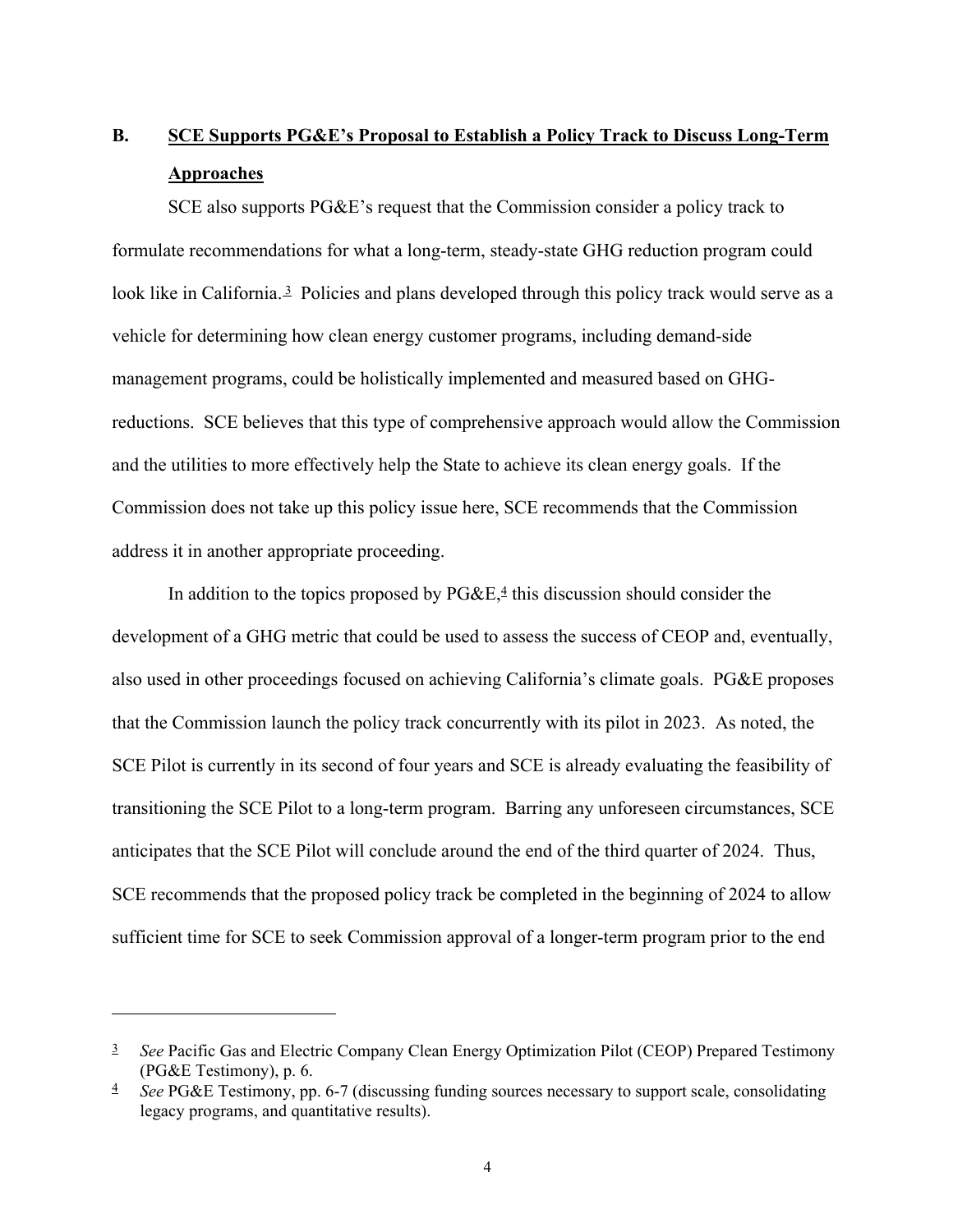of the SCE Pilot. This would allow SCE to seamlessly transition the SCE Pilot to a permanent program.

In addition, in order to make data from PG&E's proposed CEOP available for discussion in this policy track, SCE supports an accelerated procedural schedule in this proceeding to allow PG&E to launch its program at the start of  $2023.5$  This would provide the necessary data points to inform the development of metrics, and incorporate lessons learned that could be leveraged for a longer-term program.

#### **C. SCE Supports PG&E's Proposed CEOP Design**

SCE generally supports PG&E's proposed CEOP design because it aligns with the State goals, allows customers to have control over actions they can take to reduce GHG emissions, and protects all customers because the program only pays for actual GHG reductions. PG&E's program design is similar to the SCE Pilot and thus reflects on a model that has already been evaluated and approved by the Commission. SCE views PG&E's proposed CEOP as another step in the evolution of a holistic State approach to achieving and measuring GHG reduction through customer programs.

SCE supports the proposed objectives, eligible participants, program eligibility, and payment structure of PG&E's proposed CEOP as described in PG&E's testimony.6 PG&E proposes several updates to SCE's Performance Payment Tool (PPT) as proposed in the SCE Application (A.18-05-015). All of the proposed changes to the PPT are consistent with the modifications to the SCE Pilot, approved in D.19-04-010 and modified in D.20-11-030, with the

<sup>5</sup> *See* Application, p. 9.

<sup>6</sup> *See* PG&E Testimony, pp. 9, 11, 13, 21.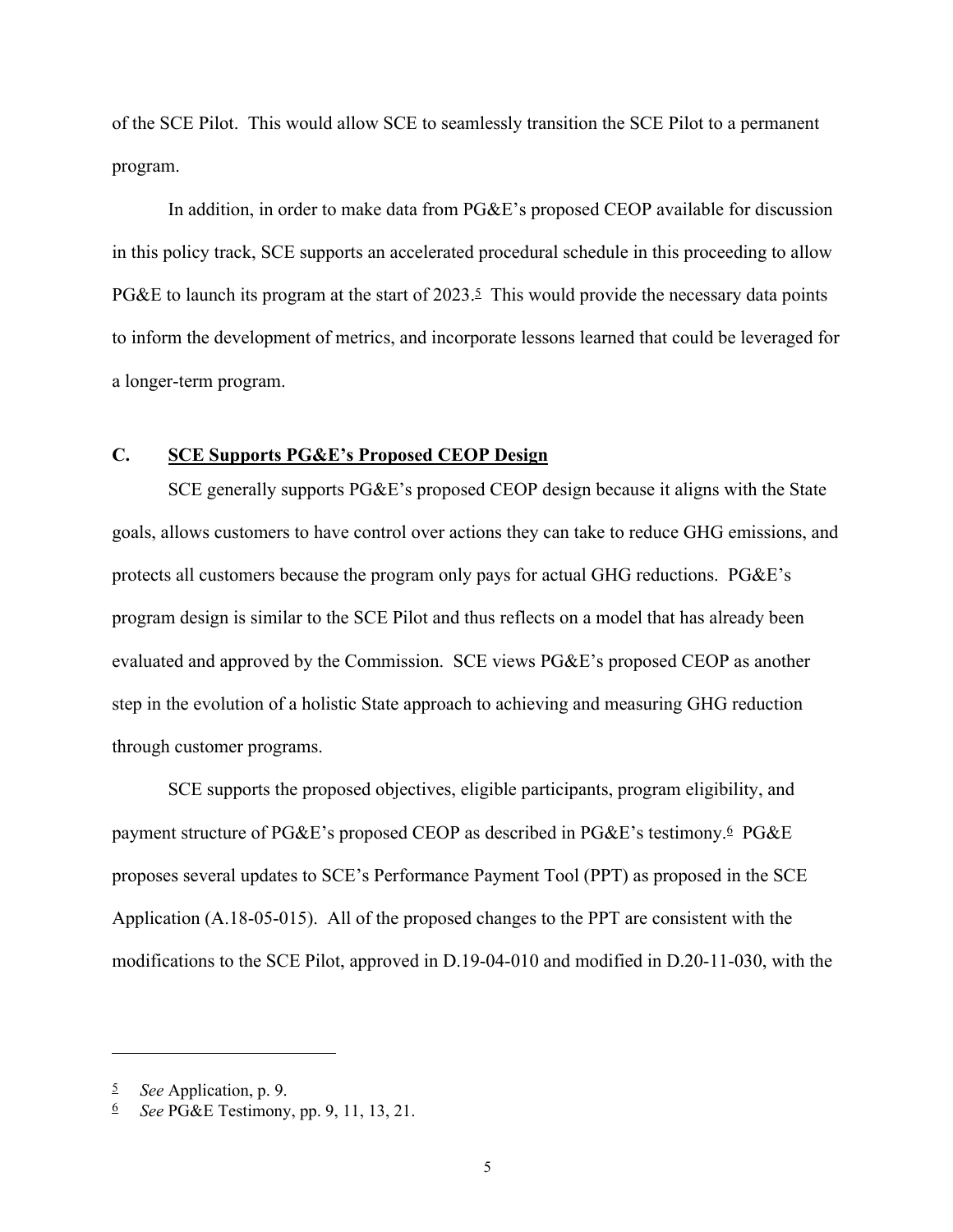exception of proposed changes to TOU periods,<sup> $7$ </sup> annual GHG emissions values, $8$  and gas leakage rates.9 SCE agrees with the proposed changes to modify the TOU periods to be consistent with PG&E's TOU periods. SCE does not have a position at this time on the proposed changes to annual GHG values and the gas leakage rate.

SCE supports PG&E's proposal to increase coordination with pilot participants on targeted electrification projects that could potentially reduce costs of maintaining the gas system as gas end-uses are electrified.10 SCE agrees that a transition to electrification must be done in a strategic and coordinated manner to ensure fairness and equity. Having strong coordination with gas infrastructure upgrades will allow parties to determine the most cost-effective means of decarbonizing the grid and limiting gas upgrades and stranded assets.

While SCE supports the CEOP design, SCE does recommend a minor change to PG&E's proposed evaluation and reporting plan. Under Section F (*Evaluation and Reporting*) of PG&E's Testimony, PG&E proposes a schedule for reporting mid-term and program year summaries that would be provided on or before specified calendar quarters.<sup>11</sup> SCE recommends that these summaries should instead be provided on or before the "second quarter following the completion of the pilot year." This would provide flexibility in case the pilot experiences delays or needs to pause due to unforeseen circumstances, which SCE experienced with the COVID-19 pandemic.

<sup>7</sup> *See id.*, pp. 13-14.

<sup>8</sup> *See id.*, pp. 14-15.

<sup>9</sup> *See id.*, p. 16.

<sup>10</sup> *See id.*, p. 10.

<sup>11</sup> *See id.*, Table 7, p. 22.